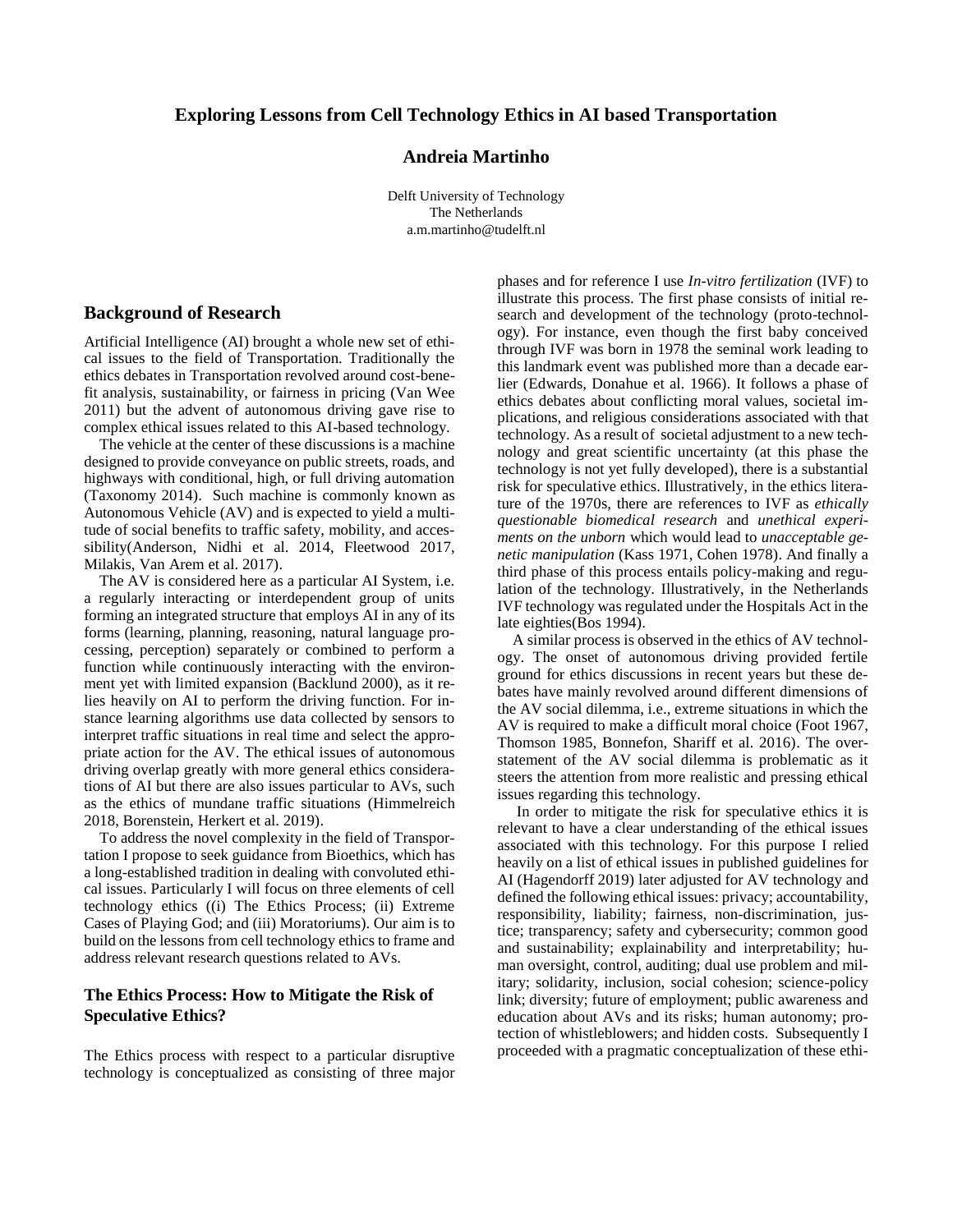cal issues based on a literature review resulting from standard online searches on Google Scholar, Scopus, and Web of Science. It is expected that the list and conceptualization of the ethical issues of AVs guides researchers, industry, and policy-makers to a meaningful and non-speculative public debate on the ethics of autonomous driving.

## **Extreme Cases of Playing God: Is the AV Social Dilemma Relevant?**

In the domain of cell technology there are extreme cases, such as somatic cell nuclear transfer (Wilmut, Beaujean et al. 2002), induced pluripotent stem cells (Takahashi and Yamanaka 2006), and clustered regularly interspaced short palindromic repeats (CRISPR) (Jinek, Chylinski et al. 2012), which metaphorically resemble Science playing God in the lab.

The AV technology has also brought up an extreme case to the Transportation domain. Because AVs will need to be programmed in advance to make decisions in collision situations there are heated debates about the underlying ethics concerning the distribution of harms in such extreme situations (Bonnefon, Shariff et al. 2016, Awad, Dsouza et al. 2018, Himmelreich 2018, Wolkenstein 2018). Concerns have been raised however about an overstatement of this social dilemma which could eventually cause a delay in the fruition of the social benefits of AVs(Wolkenstein 2018).

Here I investigate whether the AV Social Dilemma is relevant. I first looked into the literature and found contradictory arguments. Some authors consider that these extreme situations will take place in the future (Bonnefon, Shariff et al. 2016, Awad, Dsouza et al. 2018)while others consider such scenarios unrealistic (Goodall 2014, Himmelreich 2018). Subsequently I conducted a qualitative study in which I held thirteen semi-structured interviews with AV researchers working in academia, industry, and policy in The Netherlands. Once again the statements about the relevance of the AV social dilemma were contradictory as some interviewees consider it somewhat realistic (*the AV will always try to brake but in some situations there is no emergency braking time*), others consider it unrealistic (*Trolley problems are totally unrealistic…there is no such problem as AVs are programmed to always stop*), and one interviewee declared such problem as unavoidable. Finally I looked into the industry reports of companies with AV testing permit in California to provide insights that may alleviate the speculative nature of the social dilemma discussions. In this document review I did not find any reference to social dilemma issues as described in the scientific literature but nuanced yet relevant allusions to this issue were identified. More transparency is required from companies operating in the AV market.

# **Moratoriums: Should a Moratorium be Called for AV Technology?**

When there is uncertainty about whether the risks of a disruptive technology outweigh its benefits or about its longterm effects often scientists call for moratoriums (Capron 2001). This was the case in 2015 when scientists called for a moratorium on clinical use of CRISPR, the gene editing tool mentioned above (McCarthy 2015).

There is still great uncertainty regarding the risks and benefits of AVs (Milakis, Van Arem et al. 2017) particularly with respect to convoluted collision situations (social dilemmas). In the semi-structured interviews study that I conducted in The Netherlands scientists emphasized that Ethics and Policy communities need time to adjust to AV technology and suggested weak versions of moratoriums such as skipping the deployment of levels 3 and 4 AVs which they consider more dangerous than fully autonomous level 5 AVs; limiting the scope of AVs for delivery of goods; and limiting the operational design domain.

Interestingly a key to avoid technology moratoriums is to focus on pressing and realistic ethical issues rather than speculative outlier cases (Mnyusiwalla, Daar et al. 2003, Nordmann and Rip 2009). Given the pragmatic nature of this work as a list of ethical issues and corresponding conceptualizations is offered as well as relevant empirical insights concerning the social dilemma, this research is expected to contribute to the mitigation of the risk of speculative AV ethics.

#### **Outlook: AV as the Archetypal AI System**

There are important lessons to be learned from Bioethics when it comes to complex ethical issues. Autonomous driving brought a novel complexity to the field of Transportation and we suggest seeking guidance from cell technology ethics when addressing AV ethics. Whereas this research is centered around autonomous driving technology, an AV is a particular AI System and as such the findings reported herein may be relevant for other AI Systems.

#### **References**

Anderson, J. M., K. Nidhi, K. D. Stanley, P. Sorensen, C. Samaras and O. A. Oluwatola (2014). Autonomous vehicle technology: A guide for policymakers, Rand Corporation.

Awad, E., S. Dsouza, R. Kim, J. Schulz, J. Henrich, A. Shariff, J.-F. Bonnefon and I. Rahwan (2018). "The moral machine experiment." Nature **563**(7729): 59.

Backlund, A. (2000). "The definition of system." Kybernetes **29**(4): 444-451.

Bonnefon, J.-F., A. Shariff and I. Rahwan (2016). "The social dilemma of autonomous vehicles." Science **352**(6293): 1573-1576.

Borenstein, J., J. R. Herkert and K. W. Miller (2019). "Selfdriving cars and engineering ethics: the need for a system level analysis." Science and engineering ethics **25**(2): 383- 398.

Bos, M. (1994). "Health care technology in the Netherlands." Health Policy **30**(1-3): 207-255.